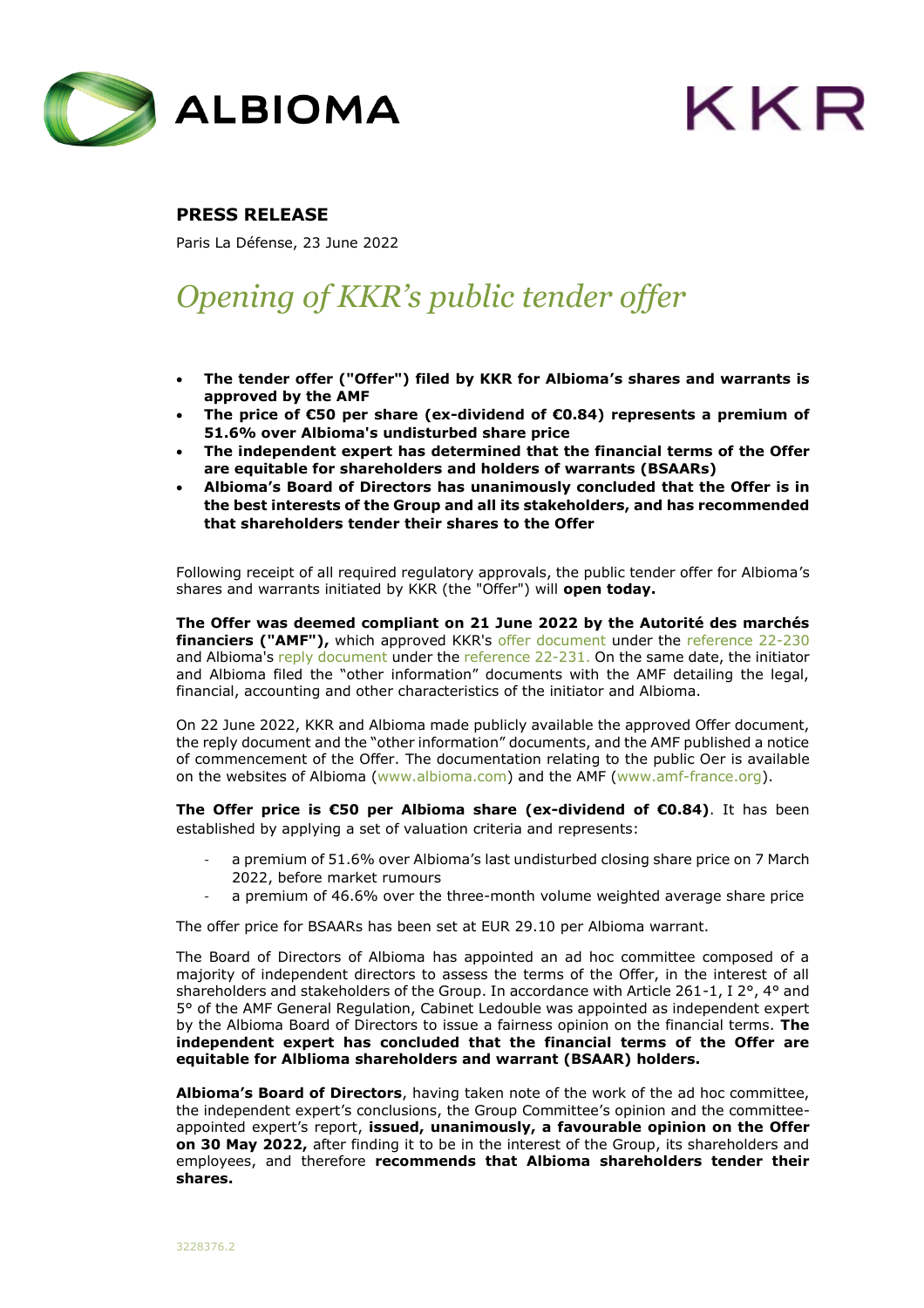

Bpifrance, which has been an Albioma shareholder since 2016, will continue to support the Group by investing alongside KKR. Compagnie Financière Européenne de Prises de Participation (COFEPP), the Company's reference shareholder, has undertaken to tender all of its Albioma shares representing approximately 6.04% of the Company's share capital and voting rights.

CDC Croissance, a  $4.45\%$ <sup>1</sup> shareholder of Albioma, and Norges Bank, a  $4.79\%$ <sup>2</sup> shareholder, have also declared to the AMF their intention to tender all or part of their holdings to the Offer.

The completion of the Tender Offer will be subject, in addition to the mandatory minimum acceptance condition set out in Article 231-9, I 1° of the AMF's General Regulation, to a minimum acceptance condition in which KKR obtains a number of Albioma shares representing at least 50.01% of the share capital and "theoretical" voting rights. **KKR intends, subject to its holding at least 90% of the share capital and voting rights of Albioma at the closing of the Offer, to seek the delisting of Albioma's shares.**

The completion of the transaction also remains subject to European Commission antitrust approval.

For further information, a toll-free number has been made available to individual Albioma shareholders in order to respond to any questions regarding the Offer during the opening period: 0805 08 15 87.

D.F. King Ltd is acting as information agent for Albioma's institutional shareholders (contact: Mr David Chase Lopes, Managing Director, EMEA).

<sup>1</sup> As of 24 May 2022

<sup>2</sup> As of 15 June 2022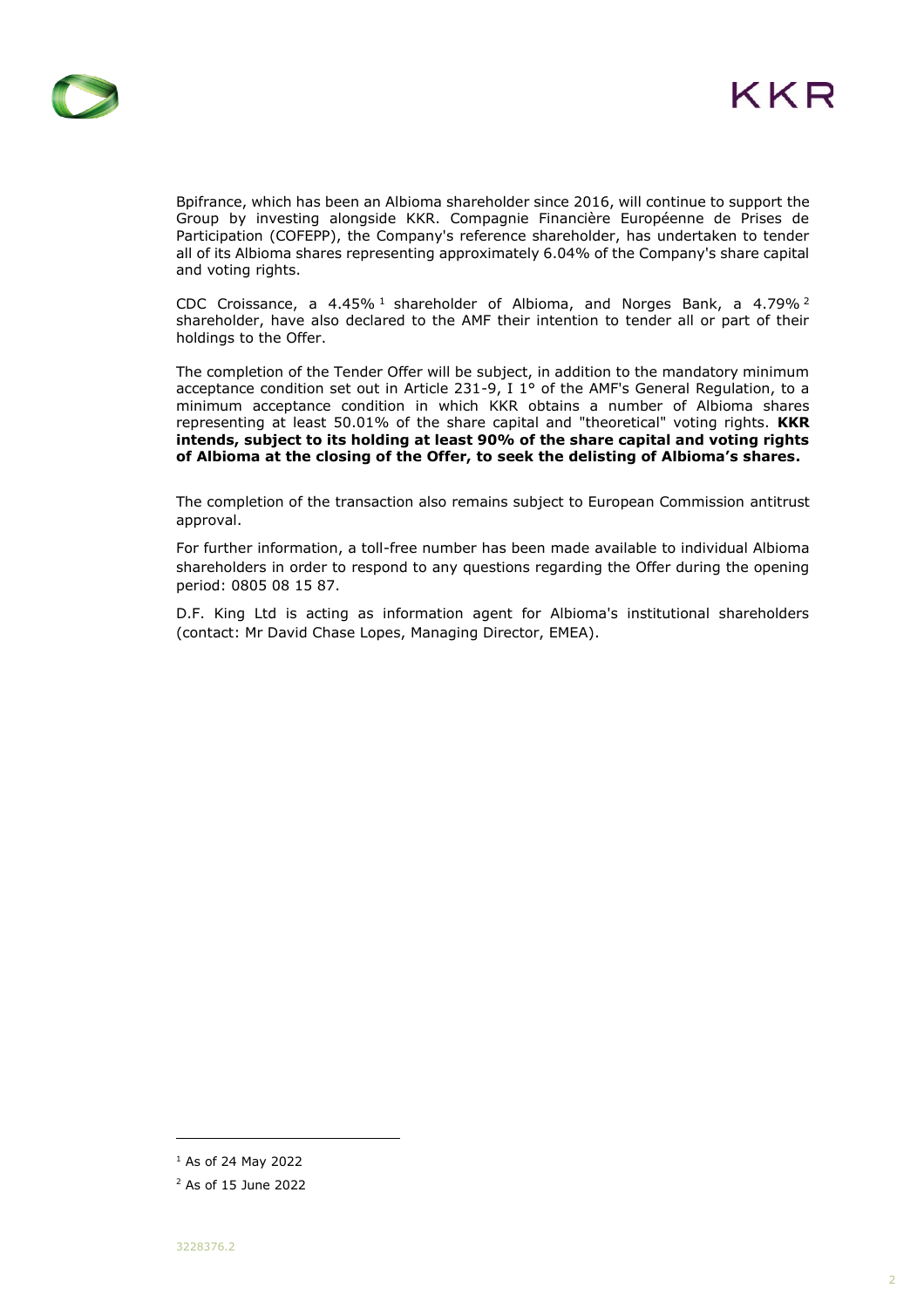



## *Disclaimer:*

*This press release is not an offer to purchase securities.* 

*This press release was prepared for informational purpose only. It is not an offer to the public. The diffusion of this press release, the tender offer and its acceptance may be subject to specific regulations or restrictions in certain countries. The tender offer is not made for persons subject to such restrictions, neither directly nor indirectly, and may not be accepted in any way from a country where the tender offer would be subject to such restrictions. This press release is not for diffusion in these countries. Consequently, persons in possession of this press release shall inquire about potential applicable local restrictions and comply with them.* 

*The offeror and Albioma exclude all liability in the event of any breach of the applicable legal restrictions by any person.*

*It is anticipated that the tender offer will be extended into the United States of America in compliance with Section 14(e) of, and Regulation 14E under, the U.S. Securities Exchange Act of 1934, as amended (the "U.S. Exchange Act"), pursuant to the exemptions provided by Rule 14d-1(d) under the U.S. Exchange Act.*

## *Forward Looking Statements:*

*This press release contains certain forward-looking statements. You can identify these forward-looking statements by the use of words such as "outlook," "believe," "think," "expect," "potential," "continue," "may," "should," "seek," "approximately," "predict," "intend," "will," "plan," "estimate," "anticipate," the negative version of these words, other comparable words or other statements that do not relate strictly to historical or factual matters. Forward-looking statements relate to expectations, estimates, beliefs, projections, future plans and strategies, anticipated events or trends and similar expressions concerning matters that are not historical facts, including but not limited to the statements with respect to: the proposed transaction; operation of the acquired business following the closing of the transaction; expansion and growth opportunities and other synergies resulting from the transaction; and expected timing of closing of the proposed transaction. The forward-looking statements are based on KKR's beliefs, assumptions and expectations, taking into account all information currently available to it. These beliefs, assumptions and expectations can change as a result of many possible events or factors, not all of which are known to KKR or are within its control. If a change occurs, KKR's business, financial condition, liquidity and results of operations may vary materially from those expressed in the forward-looking statements. The following*  factors, among others, could cause actual results to vary from the forward-looking *statements: failure to realize the anticipated benefits within the expected timeframes from the proposed transaction; unforeseen liabilities or integration and other costs of the proposed transaction and timing related thereto; availability and cost of financing to fund the proposed transaction; changes in Albioma's business; any delays or difficulties in receiving regulatory approvals; failure to complete the transaction; the acquired business's ability to maintain business relationships following the proposed transaction;*  failure to realize the benefits of or changes in the business strategies of KKR or the *acquired business including the ability to realize the anticipated synergies from acquisitions, strategic partnerships or other transactions; availability, terms and deployment of capital; availability of qualified personnel and expense of recruiting and retaining such personnel; and increased competition.*